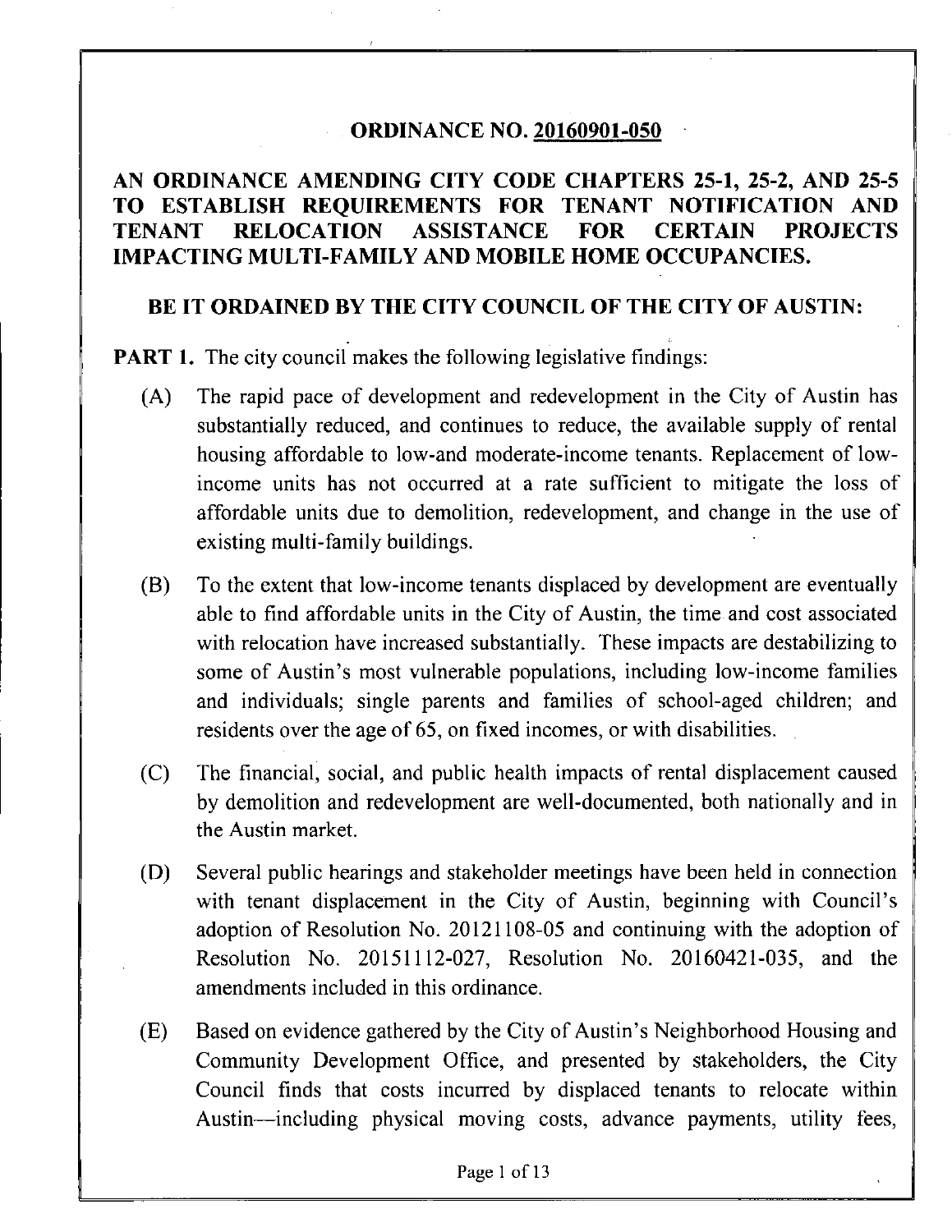security deposits, and additional rental costs—result in a substantial burden to displaced tenants, which in turn has broader communitywide impacts.

- (F) Conditions in the current rental market, with historically high occupancy rates, have created a relocation crisis because tenants, particularly at lower incomes, do not have sufficient time to save money for relocation costs or to find comparable housing when they are displaced as a result of demolition or redevelopment.
- (G) Many cities across the nation have begun requiring or incentivizing projects that will displace existing tenant communities to provide relocation assistance and to notify tenants well in advance of planned demolitions or development. While none of these programs are sufficient to fully address the problem of tenant displacement, each of them has helped to mitigate the impacts of forced relocation on low income renters.

**PART 2.** City Code Chapter 25-1, Article 15 (S.M.A.R.T. Housing) is retitled as "Housing" and subdivided into two divisions to be captioned as follows:

Division 1. General Provisions.

Division 2. S.M.A.R.T. Housing.

*with Section 25-1-701 (Definitions) placed under Division 1 (General Provisions) and Sections 25-1-702 (Administration), 25-1-703 (Program Requirements), Section 25-1- 704 (Fee Waivers), and 25-1-705 (Required Affordability Period) placed into Division 2 (S.M.A.R.T. Housing).* 

**PART 3.** City Code Section 25-1-701 (*Definitions*) is amended to add the following new definitions of "Mobile Home Park," "Multi-Family Redevelopment," "Tenant," and "Tenant Displacement" and to renumber the remaining definitions accordingly:

- (5) MOBILE HOME PARK means a site containing five or more structures that:
	- (a) are transportable in one or more sections;
	- (b) in travelling mode, are at least 8 feet in width or 40 feet in length or, when erected onsite, are 320 square feet or more in area;
	- (c) are built on a permanent chassis and designed to be used as a dwelling, with or without a permanent foundation; and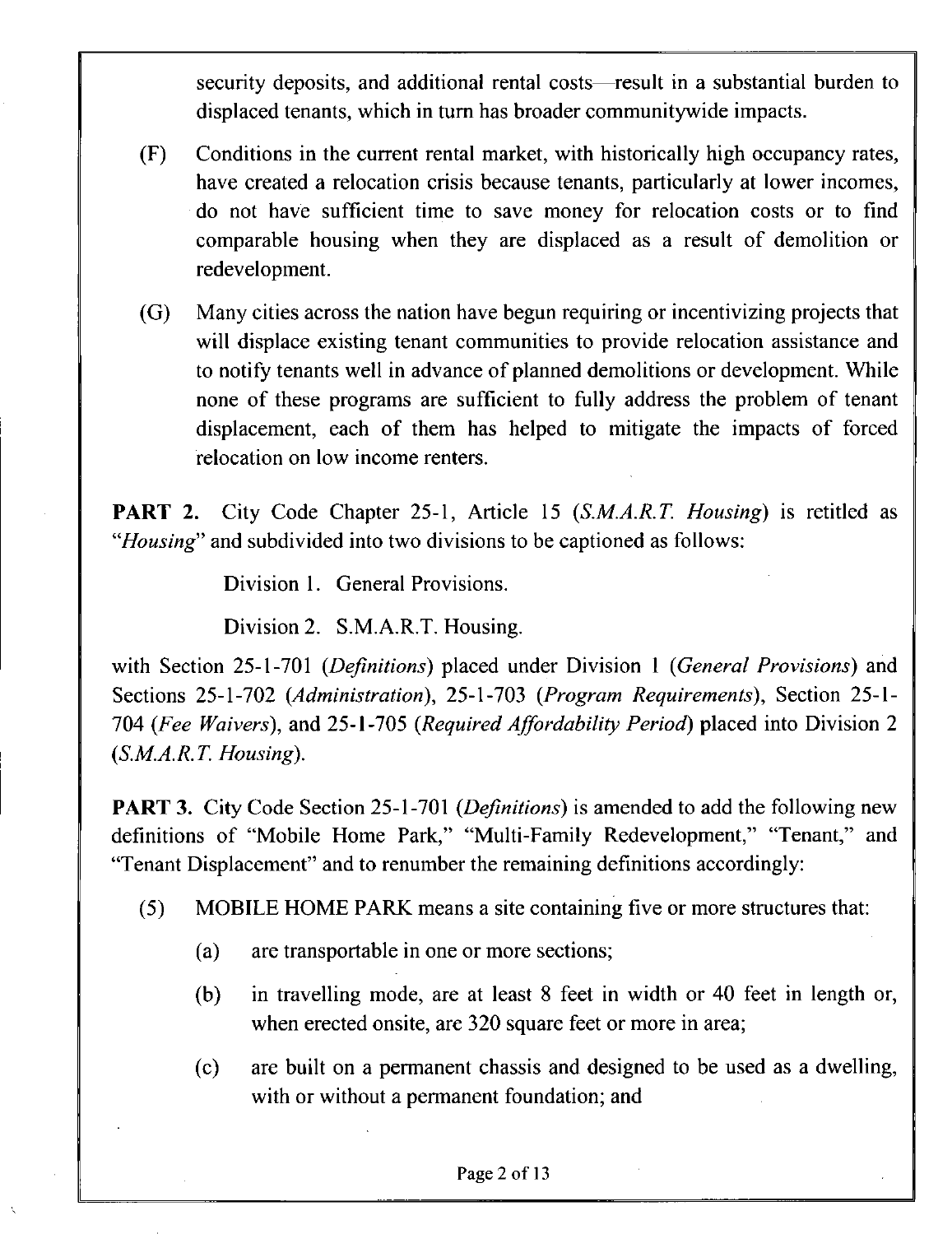- (d) includes plumbing, heating, air-conditioning, and electrical systems; or
- (e) satisfies all criteria other than the size requirements in Paragraph (4)(b).
- (6) MULTI-FAMILY REDEVELOPMENT means the demolition, partial demolition, redevelopment, rezoning, or change in use of a multi-family building, or any portion of a multi-family building, or a mobile home park.
- (7) TENANT means any person who occupies a residential unit primarily for living or dwelling purposes under a rental agreement or lease, including those persons who are considered to be tenants under Section 92.001 or 94.001 of the Texas Property Code. For purposes of this article, "tenant" does not include owner of a dwelling unit or mobile home lot, or members of the owner's immediate family.
- (8) TENANT DISPLACEMENT means any condition that requires a tenant to vacate a multi-family building or mobile home park due to multi-family redevelopment, where a tenant will not be relocated to another comparably sized unit within the same building or site.

**PART 4.** City Code Chapter 25-1, Article 15 (*Housing*) is amended to add a new Division 3 to read:

#### **Division 3. Tenant Notification and Relocation.**

#### **§ 25-1-711 PURPOSE AND APPLICABILITY.**

- (A) The requirements of this division seek to mitigate, through notification requirements and relocation assistance, the impacts of tenant displacement resulting from multi-family redevelopment and the demolition or change in use of multi-family buildings and mobile home parks. This division does not regulate or affect the landlord-tenant relationship.
- (B) Except where otherwise provided, the requirements of this division do not apply to any dwelling unit:
	- (1) demolished or vacated because of damage caused by the tenant or by other events beyond the owner's control, including fire, civil commotion, malicious mischief, vandalism, tenant waste, natural disaster or other destruction;
	- (2) owned by a public housing agency;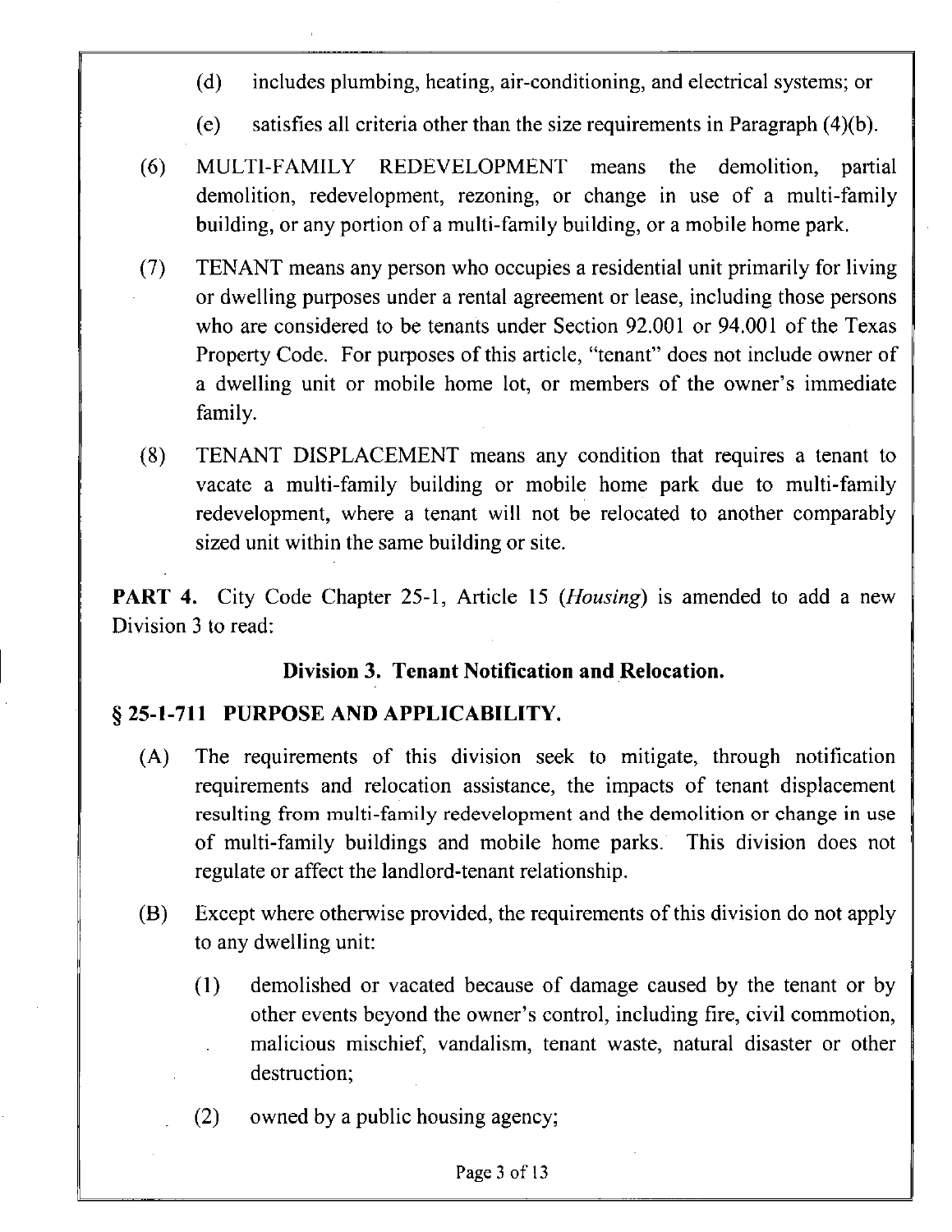- (3) located inside the boundaries of an educational institution that is occupied by students, faculty, or staff of the institution;
- (4) for which relocation assistance is required to be paid to the tenants under federal or state law; or
- (5) that is operated as emergency or temporary shelter for homeless persons and owned or administered by a nonprofit organization or public agency.

## **§ 25-1-712 TENANT NOTIFICATION REQUIRED.**

- (A) The requirements of this section apply to an application to:
	- $(1)$  demolish or partially demolish a multi-family building consisting of five or more occupied residential units, including a demolition permit or a building permit that authorizes demolition;
	- (2) approve a site plan or change of use permit for an existing mobile home park; or
	- (3) rezone a property within the Mobile Home Residence (MH) District designation that contains an existing mobile home park.
- (B) An applicant must provide tenant notification either prior to, or concurrent with, submittal of the application in accordance with the timelines established under this subsection.
	- (1) To demonstrate that required notification was provided prior to submittal of an application, the applicant must include a certified statement, on a form approved by the director, confirming that all tenants entitled to notice under Subsection (C) received notification required under this section within the following timeframes:
		- (a) for a multi-family building, at least 120 days prior to the date application for a building permit or a demolition permit was submitted; or
		- (b) for a mobile home park, at least 270 days prior to the date the application for a rezone, site plan, or change of use permit was submitted.
	- (2) If notification is provided at the time an application is submitted, the application may be approved no earlier than: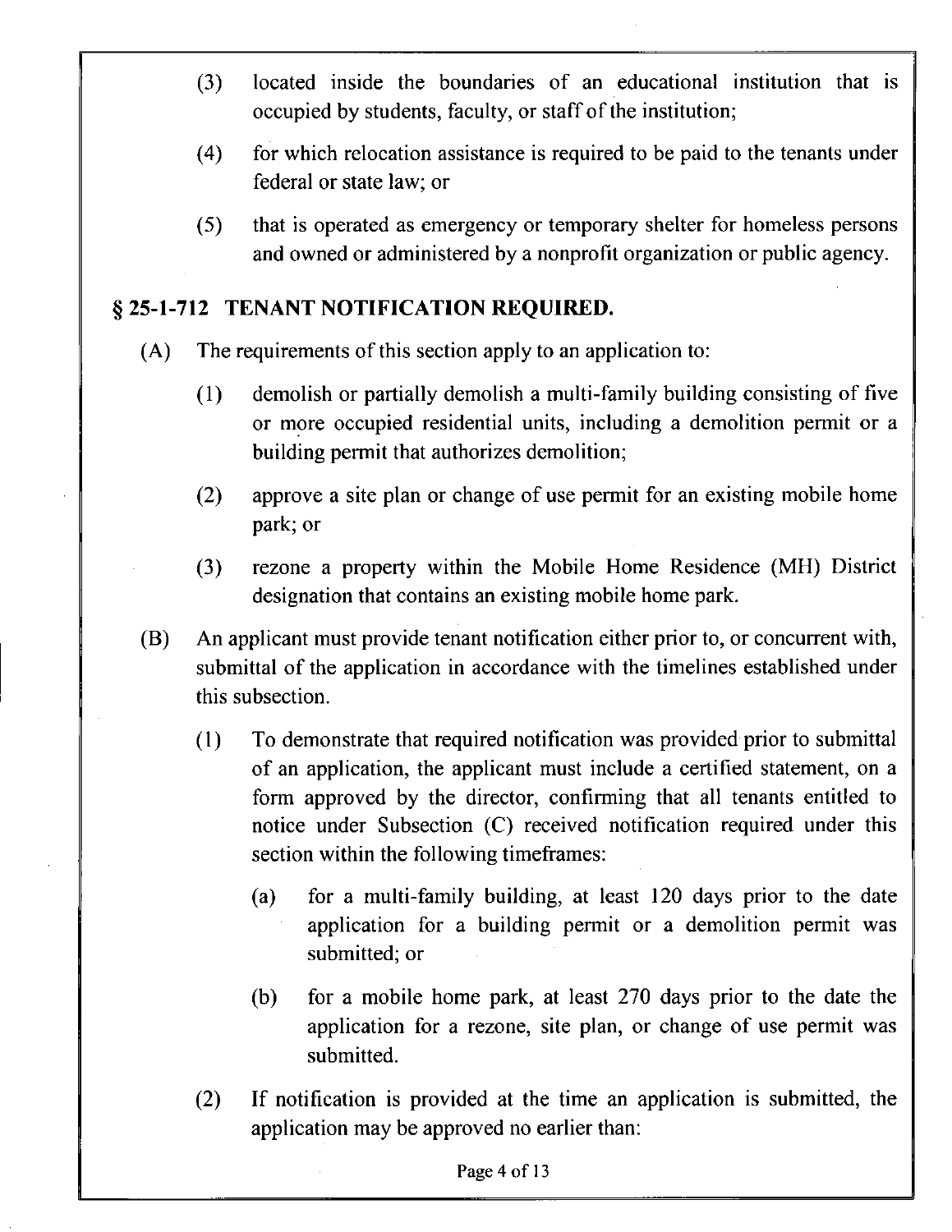- (a) for a demolition or building permit, 120 days after all tenants of the multi-family building who are entitled to notice under Subsection (C) receive notification required under this section; or
- (b) for a rezone, site plan, or change of use permit, at least 270 days after all tenants of the mobile home park entitled to notice under Subsection (C) received notification required under this section.
- (C) The notification required by this section must be on a form approved by the director and must:
	- (1) be delivered:
		- (a) by the applicant or the applicant's representative, or by registered or certified mail, with return receipt requested;
		- (b) to all units:
			- $(i)$  proposed for demolition in a multi-family building under a permit application for which notice is required under Subsection  $(A)(1)$  of this section; or
			- (ii) located in a mobile home park included in a rezone, change of use, or site plan application for which notice is required under Subsection (A)(2)-(3) of this section; and
	- (2) include the following information, in English, Spanish, and such other language as may be required by the director:
		- (a) the applicant's name and contact information;
		- (b) a description of the development application for which notification is required under Subsection (A) of this section;
		- (c) a statement that the application may be approved on or after the  $120<sup>th</sup>$  or  $270<sup>th</sup>$  day, whichever applies, following receipt of the notice and may result in displacement of tenants;
		- (d) a description of any tenant relocation assistance that may be available under Section 25-1-714 (Tenant Relocation Program), including income eligibility requirements and forms for requesting assistance;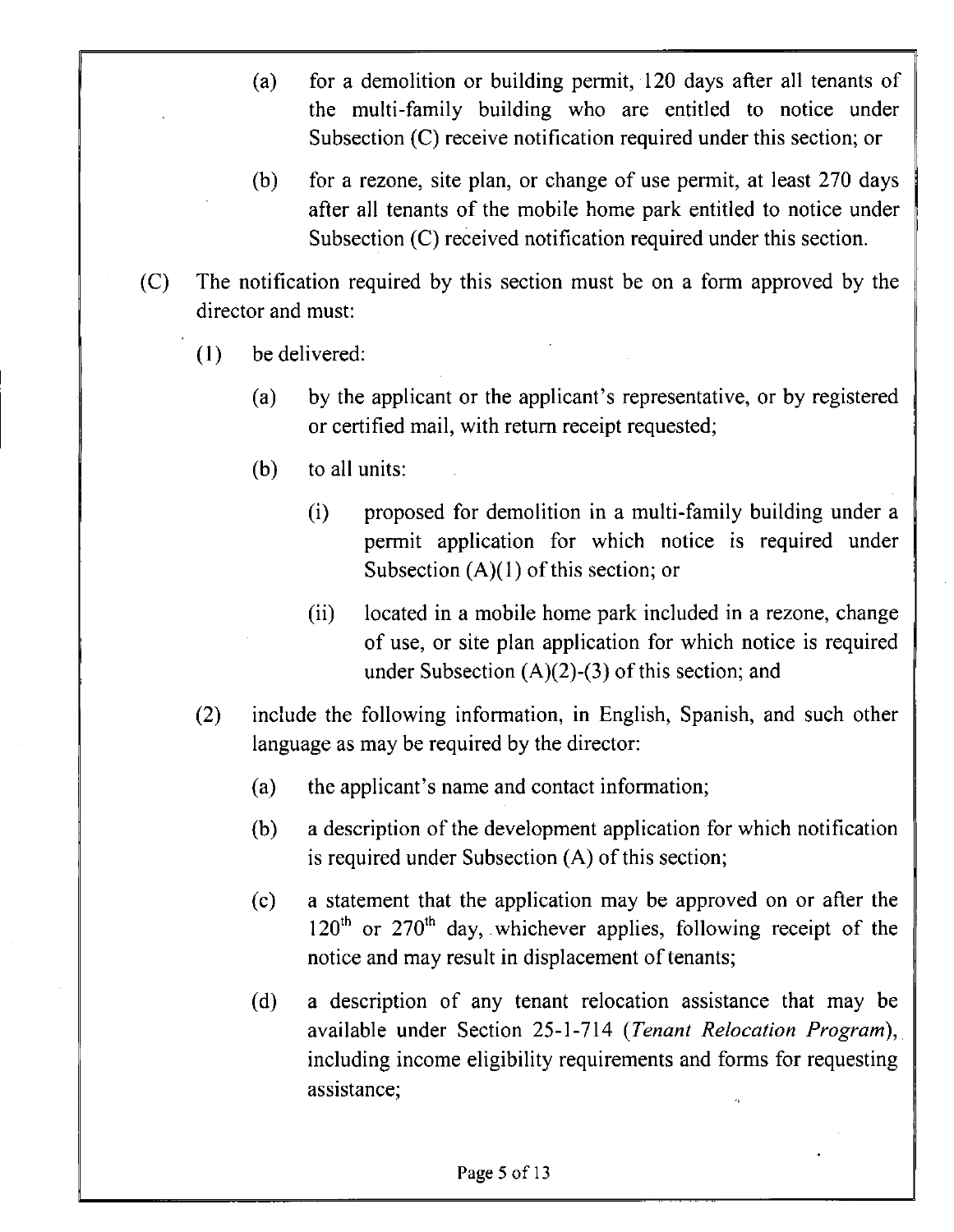- (e) information regarding applicable school district policies relating to district residency requirements;
- (f) information regarding the requirements of state law for return of security deposits;
- (g) information regarding the availability of fee waivers from Austin Energy for obtaining utility service at a new residence where relocation is required due to displacement;
- (h) other infomiation as may be required by the director, including programs and services to assistant displaced tenants; and
- (3) be on a form provided by the director, which shall be uniform for all applicants except that the director may require an additional language as provided under Paragraph (2).
- (D) If an applicant requests an extension of a demolition permit for which notification under this section is required, the applicant must provide renotification to tenants consistent with the requirements for a new application.

## **§ 25-1-713 ADDITIONAL NOTICE REQUIREMENTS.**

- $(A)$  At the time that notification is provided under Section 25-1-712 (Tenant Notification Required), the owner or operator of a multi-family building or mobile home park must post one or more signs in accordance with this section.
- (B) The sign must be on a form approved by the director and must:
	- (1) describe the application for which notification is required under Section 25-1-712 (Tenant Notification) and state that any new or existing tenants may be required to relocate from the property as a result of proposed demolition or redevelopment; and
	- (2) to the greatest extent feasible:
		- (a) for a mobile home park, be posted at the main entrance in a location visible to the public from the adjacent public right-of-way or private drive; or
		- (b) for a multi-family building, be posted at the front of the leasing office or other primary building entrance as determined by the director.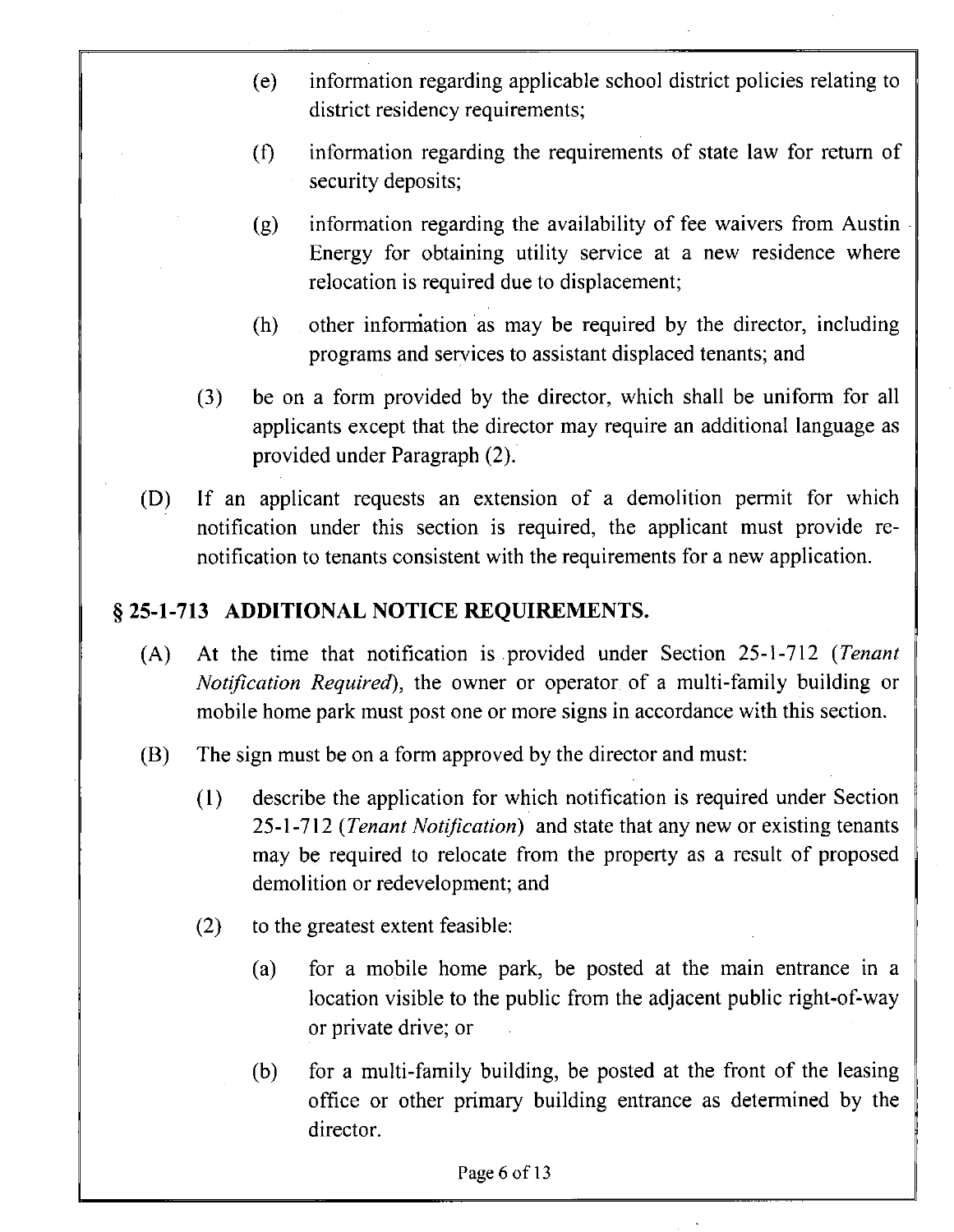- (C) A sign required to be posted under this section must remain on the property until:
	- $(1)$  for a multi-family building, the date that demolition activity begins; and
	- (2) for a mobile home park, the earlier of:
		- (a) the date that the property ceases to be used as a mobile home park; or
		- (b) if applicable, the date that the site plan approval or change of use permit expires.
- *(D) If a landowner or a landowner's agent rents a unit to a new tenant following application for a permit requiring notice under Section 25-1-712 (Tenant Notification Required*), the landowner or landowner's agent must provide the *tenant with notification that includes the information required under Section 25- 1 -712(C) (Tenant Notification Required).*

## **§ 25-1-714 TENANT RELOCATION PROGRAM.**

- (A) The director shall adopt a tenant relocation program by administrative rule for the purpose of mitigating the impacts of tenant displacement resulting from multi-family redevelopment within the City of Austin.
- (B) The tenant relocation program must, at a minimum, include each of the elements described in this subsection.
	- (1) Tenant Relocation Fee. The program must include a methodology to be used by the director in recommending to the city council the amount of the fee required under Section 25-1-715 (Tenant Relocation Assistance— Developer Funded). The methodology shall include a nexus study that accounts for the impacts of displacement to tenant communities directly affected by multifamily redevelopment and to the community as a whole. The fee shall be consistently calculated and uniformly applied, but may vary based on number of units, bedrooms, and other objective criteria identified by the nexus study.
	- *(2) Eligibility for Tenant Relocation Assistance. The program shall establish eligibility requirements that a tenant must meet in order to receive tenant relocation assistance under Section 25-1-715 (Tenant Relocation Assistance—Developer Funded) or Section 25-1-716 (Tenant*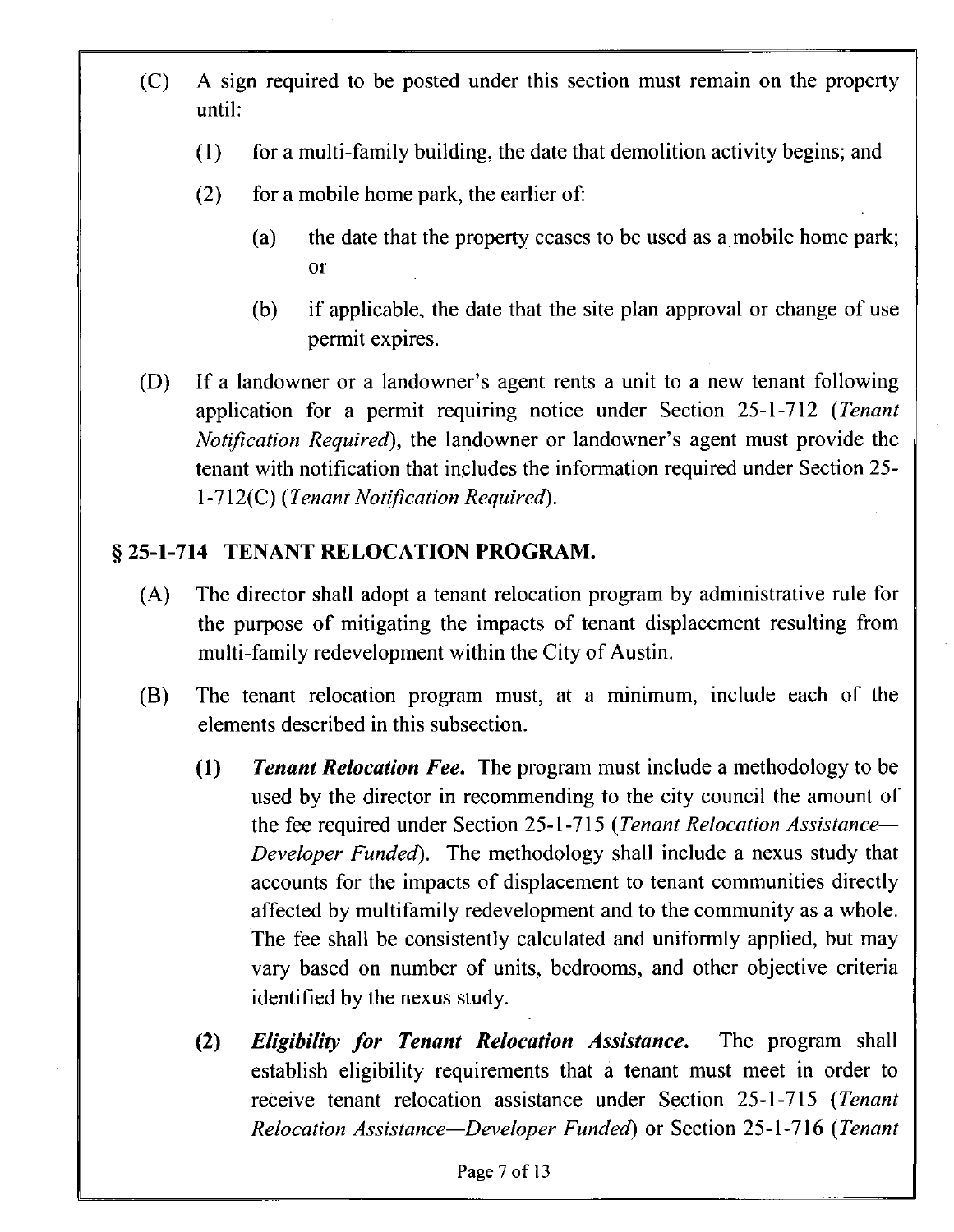Relocation Assistance—City Funded). At a minimum, the eligibility requirements must:

- (a) require that a tenant:
	- (i) have a household income at or below 70% of median family income or, for residents of a mobile home park, 80% of median family income;
	- (ii) reside at the property on the date that the initial notification required under Section 25-1-712(B) (Tenant Notification Required) is delivered; and
	- (iii) submit a claim form documenting income eligibility no later than the deadline established by the director; and
- (b) prohibit participation by tenants of multi-family redevelopment that is exempt from this division under Section 25-1-711 (*Exemptions*), except that the director may allow use of funds under Section 25-1-716 (Tenant Relocation Assistance—City Funded) to provide relocation assistance for tenant displacement resulting from fire, civil commotion, malicious mischief, vandalism, natural disaster, or other destruction beyond the control of the owner or tenant.
- (3) Use of Tenant Relocation Assistance. The program must specify the types of expenses for which tenant relocation assistance may be provided. Eligible expenses paid using fiinds collected under Section 25- 1-715 (Tenant Relocation Assistance—Developer Funded) must be reasonably attributable to tenant displacement based on the nexus study required under Paragraph (C)(1).
- *(4) Refund Procedures. The program shall establish procedures by which an applicant who paid a tenant relocation fee under Secdon 25-1-715 (Tenant Relocation Assistance—Developer Funded) may request a refiind of any fees not spent for an authorized purpose within ten years after approval of an application for which notification is required under Section 25-1-712 (Tenant Notification Required).*
- (C) The director may include additional elements in the tenant relocation program, including but not limited to notification forms and other documents required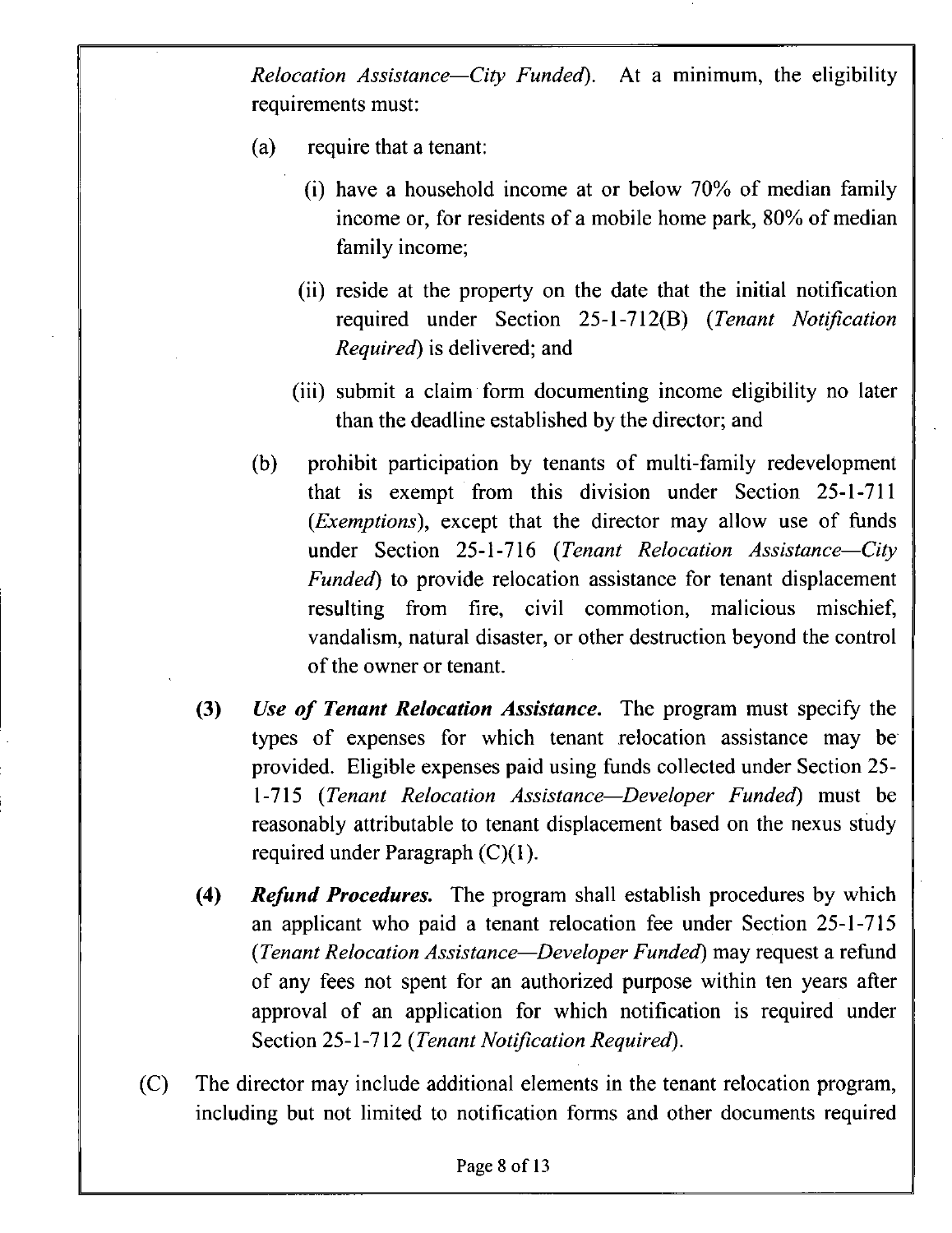*under Section 25-1-712 (Tenant Notification Required) and Section 25-1-713 (Additional Notice Requirements).* 

### **§ 25-1-715 TENANT RELOCATION ASSISTANCE—DEVELOPER FUNDED.**

- (A) An applicant for multi-family redevelopment must pay a tenant relocation fee established by separate ordinance as a condition to approval of:
	- (1) a planned unit development (PUD) zoning district, as required under Section 2.3.2 (Additional Requirements) of City Code Chapter 25-2, Subchapter B, Article 2, Division 5 (Planned Unit Developments); or
	- (2) a rezone or other discretionary land use approval that requires approval by the city council and is reasonably likely to result in tenant displacement, unless waived by the city council.
- *(B) The director shall deposit a fee imposed under this section into the Developer Fund for Tenant Relocation Assistance, which is established under this section. The director shall use the fund to provide tenant relocation assistance to eligible tenants at the development or site for which the payment was made, consistent with requirements adopted under Section 25-1-714 (Tenant Relocation Program).*

# **§ 25-1-716 TENANT RELOCATION ASSISTANCE—CITY FUNDED.**

- (A) The City of Austin Tenant Relocation Fund is established for use in providing relocation assistance to tenants displaced by multi-family redevelopment.
- (B) The director shall administer the fund consistently with guidelines established under Section 25-1-714 (Tenant Relocation Program) and may use the fund to provide relocation assistance to any tenant displaced due to:
	- *(1) development activity for which notification was required under Section 25-1-712 (Tenant Relocation Required), whether or not the applicant was required to pay a fee under Section 25-1-715 (Tenant Relocation Assistance—Developer Funded);*
	- (2) emergency orders to vacate based on health and safety concerns;
	- (3) fire, civil commotion, malicious mischief, vandalism, natural disaster, or other destruction beyond the control of the owner or tenant; or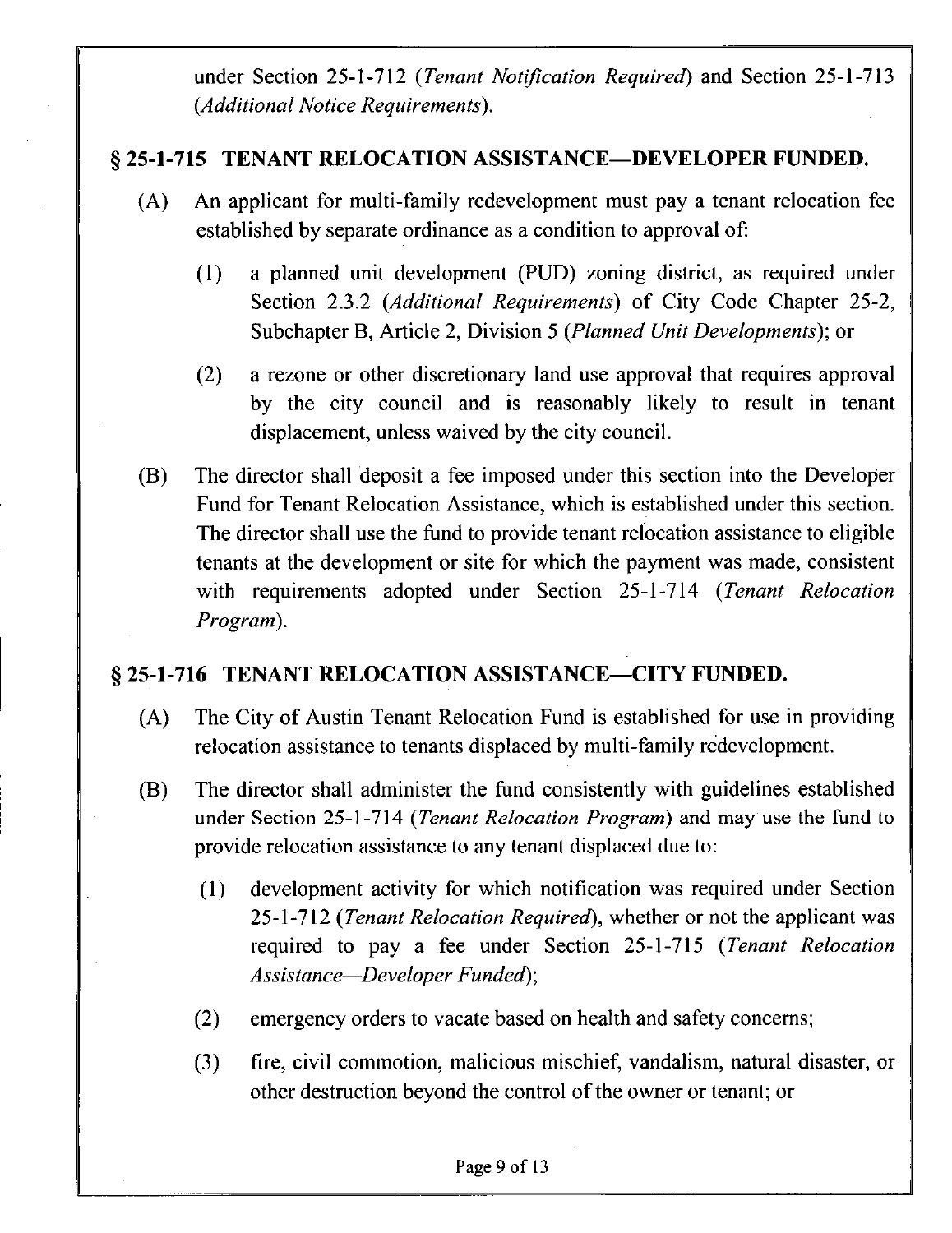(4) major repairs or renovations of multifamily buildings.

# **§25-1-717 OFFENSES.**

- (A) A person commits an offense if the person fails to deliver the notification required under Section 25-1-712 (Tenant Notification Required) and Section 25-1-713 (Additional Notification Requirements) to one or more units within a multi-family building or mobile home park. A person commits a separate offense for each day the person fails to deliver required notification to an individual unit within a multi-family building or mobile home park for which notification is required.
- (B) Each offense is punishable by a fine not to exceed \$500 and requires proof of a culpable mental state.

PART 5. City Code Chapter 25-2, Subchapter B, Article 2, Division 5 (Planned Unit Developments) is amended to amend Section 2.3.2 (Additional Requirements) to read:

## **2.3.2. Additional Requirements.**

In addition to the requirements contained in Section 2.3.1 (Minimum Requirements), a PUD containing a retail, commercial, or mixed use development must:

- A. comply with Chapter 25-2, Subchapter E (Design Standards And Mixed Use)[-];
- B. inside the urban roadway boundary depicted in Figure 2, Subchapter E, Chapter 25-2 (Design Standards and Mixed Use), comply with the sidewalk standards in Section 2.2.2., Subchapter E, Chapter 25-2 (Core Transit Corridors: Sidewalks And Building Placement);
- C. pay the tenant relocation fee established under Section 25-1-715 (Tenant Relocation Assistance—Developer Funded), if approval of the PUD would allow multi-family redevelopment that may result in tenant displacement; and
- $D$ [ $G$ ] contain pedestrian-oriented uses as defined in Section 25-2-691(C) (*Waterfront Overlay District Uses*) on the first floor of a multi-story commercial or mixed use building.

PART 6. City Code Section 25-1-82 (Application Requirements and Expiration) is amended to add a new Subsection (D) to read: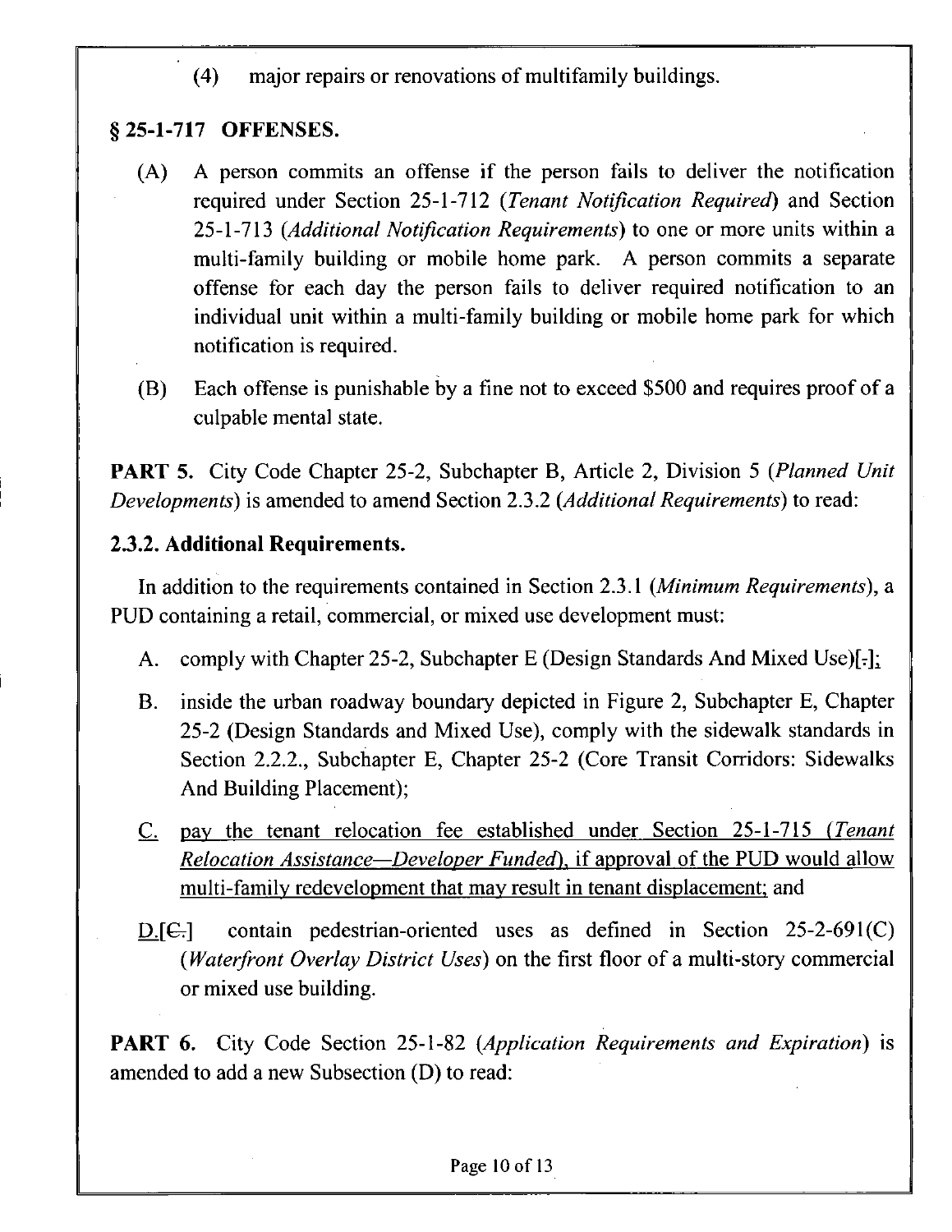(D) In establishing application deadlines under Subsection (A) of this section, the director shall provide that no application for which notice is required under Section 25-1-712 (Tenant Notification Required) may be approved or posted for public hearing until after the required notification period.

PART 7. Subsection (F) of City Code Section 25-2-283 (City Council Zoning Hearing and Action) is amended to read:

- (F) Unless authorized by a resolution of the council, the director of the [Neighborhood] Planning and Zoning Department may not schedule a zoning or rezoning ordinance for third reading by the council until:
	- (1) the city attorney determines that requirements of the City Code have been met and that required documents protect the interests of the City and have been executed. The city attorney shall make a determination regarding the documents not later than the 14th day after the documents are submitted[-]; and
	- (2) for an application to rezone a property within the mobile home residence (MH) district designation that contains an existing mobile home park, no earlier than the  $270<sup>th</sup>$  day after all tenants entitled to notice under Section 25-1-712 (Tenant Notification Required) have received the required notification.

**PART 8.** Subsection (A) of City Code Section 25-5-43 (*Approval Date*) is amended to read:

- (A) The director may release a site plan after:
	- (1) the site plan is approved;
	- (2) the applicant posts the required fiscal security with the director;  $[and]$
	- (3) the time period for filing an appeal of the approval expires, or each interested party signs and submits to the director a written waiver of the right to appeal[ $=$ ]; and
	- *(4) if applicable, tenant notification has been provided for the period required under Section 25-1-712 (Tenant Notification Required).*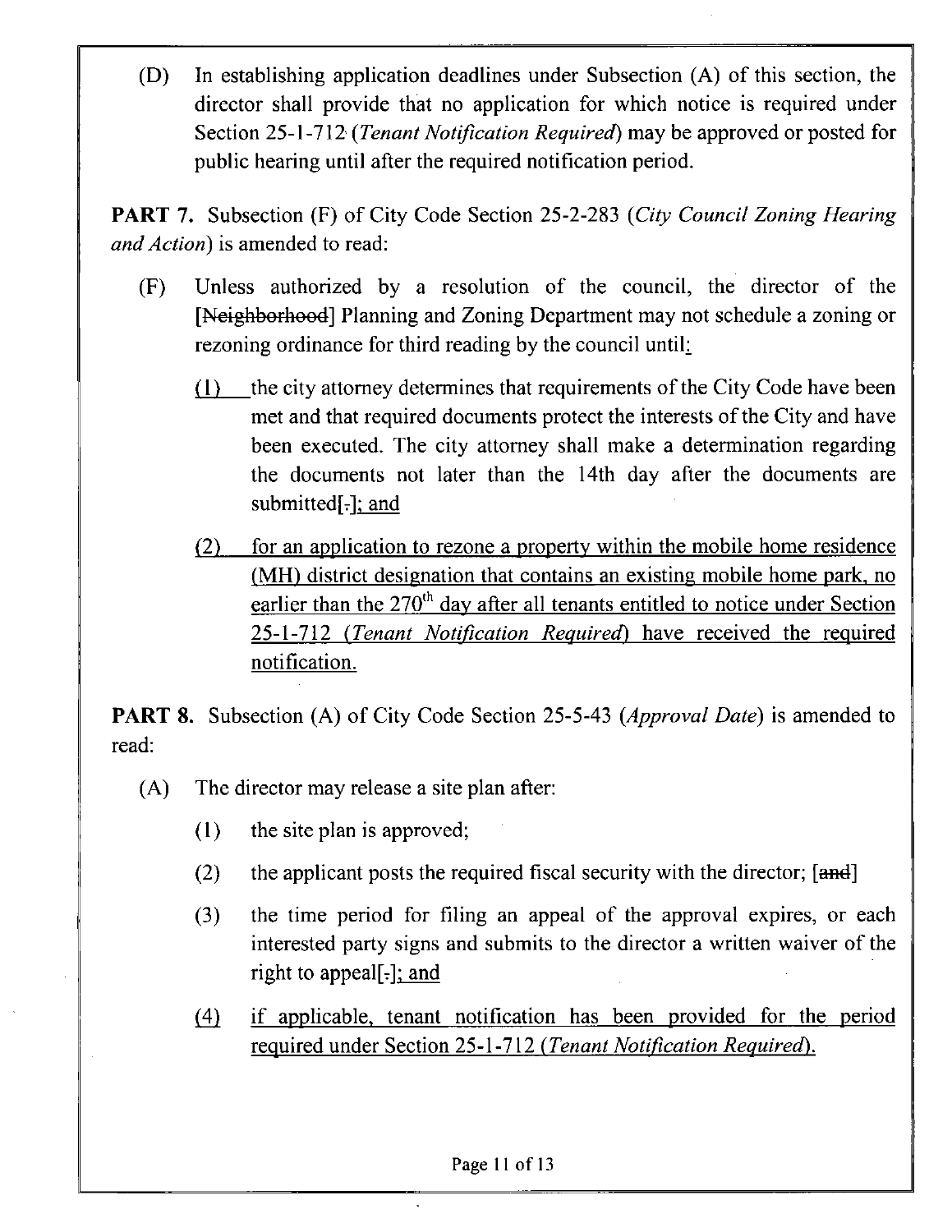PART 9. Subsection (B) of City Code Section 25-1-89 (Tolling of Application Period) is amended to read:

- (B) A deadline established by the director under Section 25-1-82 (Application Requirements and Expiration) for obtaining approval of an application is tolled if, prior to expiration of the application, the director determines that:
	- (1) approval of the application requires;
		- (a) discretionary review, as authorized under this title, by the Land Use Commission, Board of Adjustment, or city council, other than a zoning change or code amendment; and
		- (b)  $[(2)]$  the application meets all other requirements for approval, except for payment of fees, posting fiscal surety, and other code requirements as determined by the director under Section 25-1-82 (Application Requirements and Expiration); or
	- *(2) the applicant has provided a 120 or 270-day notification to tenants of a multi-family building or mobile home park, as required by Section 25-1- 712 (Tenant Notification Required).*

**PART 10.** In preparing the nexus study and developing a recommended relocation fee, as required by this ordinance, the city manager is directed to continue stakeholder review and discussion regarding each of the issues listed below. The city manager may, as deemed appropriate, propose additional code amendments related to any or all of these issues and present the amendments to the City Council for consideration, without further initiation, concurrent with an ordinance establishing the proposed relocation assistance fee.

- **Penalties and enforcement.** The city manager should seek input on whether the penalty amount required by Section 25-1-717 (Offenses) should be calculated based on the number of individual units for which nodce is required or whether it should be limited to the total number of multi-family buildings or mobile home parks included in the permit application that triggers the notice requirement. The manager should also seek input on whether or not proof of a culpable mental state should be required to prosecute a violation.
- **Relocation assistance fee.** After completing the nexus study, the city manager should seek input regarding calculation of the relocation assistance fee prior to recommending a fee amount to the City Council. The input may include, but